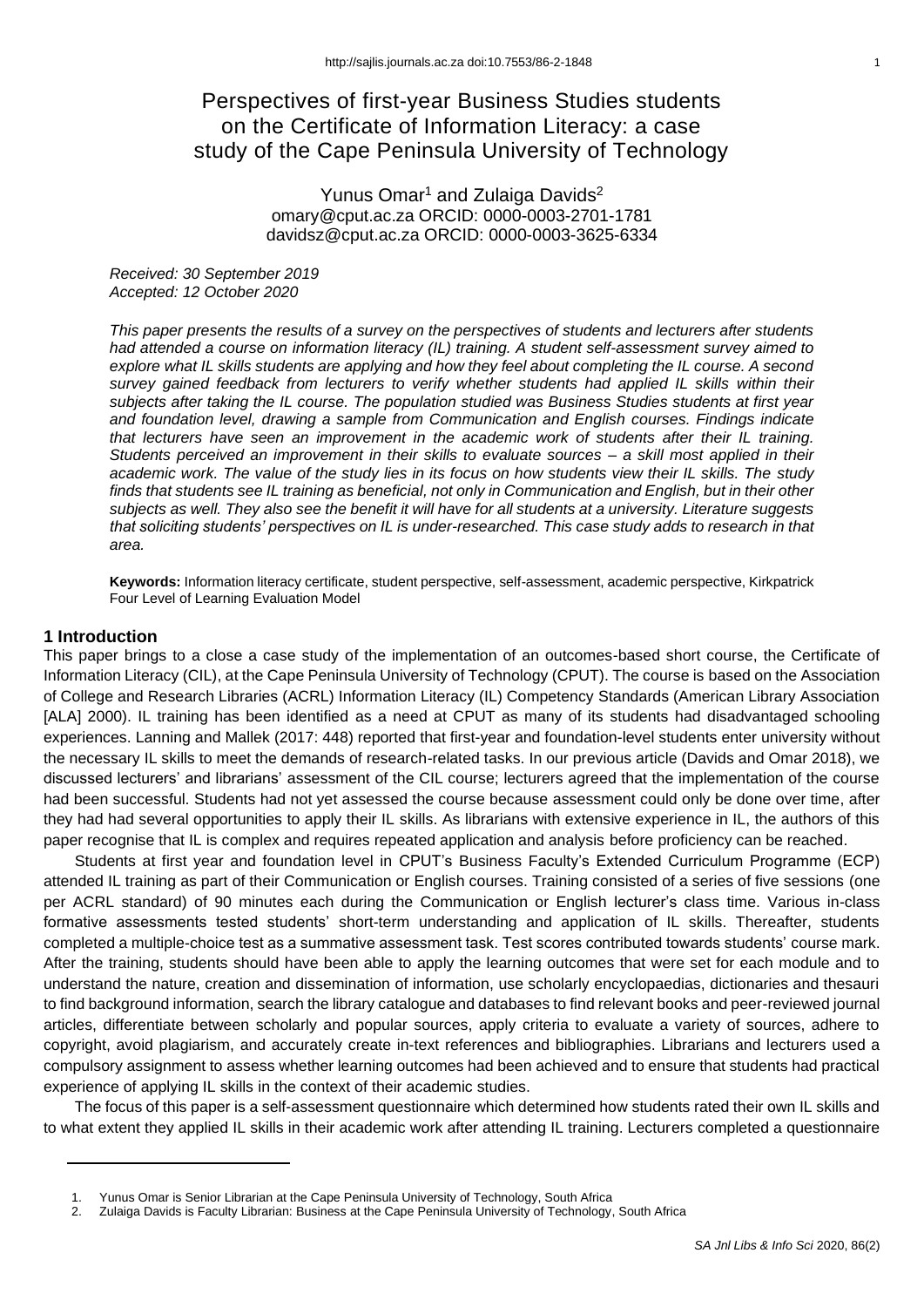to validate students' responses. Both questionnaires were analysed using Kirkpatrick's Four Levels of Learning Evaluation model (hereafter referred to as the KP model). The KP model is a framework which offers a practical approach to assess instruction. Levels 1 to 3 relate to students, while Level 4 is useful to librarians and lecturers. Level 1 does not assess what students have learned, but rather the extent to which new students were satisfied with the training activity offered, in other words, to what extent they experienced a supportive learning environment and a positive, beneficial learning experience. Level 2 assesses the degree to which students grasped the skills taught to them and whether they had opportunities to practice them, resulting in their gaining new knowledge. Level 3 assesses whether there is empirical evidence that students had transferred the skills learnt in Level 2 to their research assignments. For example, did the students apply skills in keyword searching, searching the library's databases, or citing and referencing accurately? This application would demonstrate a change in behaviour of students, indicating an increase in IL skills. To gauge the accuracy of the students' responses, lecturers were asked to validate them. Level 4 indicates to the librarians whether the IL instruction has been effective for new students and whether training needs to be improved (Schwandt 1998, Turnbow 2015).

The suitability of the KP model to the CIL is that the model also focuses on the attainment of outcomes of educational programmes. The model is used widely in educational settings, is suitable for informal or formal training, and will be used in this study to measure lower and cognitive levels of IL skills of students within four scaffolded levels (as per Bates 2005**:**  221) as well as to measure the quality of IL instruction delivered. The four levels are *reaction* (did students like the course?), *learning* (did students understand the content?), *behaviour* (have students applied the content?) and *results* (did students show an improvement in academic performance?) (Kirkpatrick 1998: 19). This paper uses the KP model to articulate the views of students and lecturers on the application of IL skills in students' academic work subsequent to their attending the CIL.

## **2 Research problem**

Various formative assessments indicated that students understood and were able to apply the IL concepts taught during the CIL. Most students were successful in the summative assessment test. CIL instructors were hopeful that students would retain the IL skills and apply them in their academic work after the training. However, as pointed out by Fielding et al. (2013), skills are not always applied when, for example, instead of using the skills they have been taught, it is so easy for students to revert to the internet as their main search tool for information sources. We needed to establish whether the selfassessment by the students and the lecturers' responses would confirm what students know and are able to do in terms of IL and whether their information behaviour changed as a result of the CIL training. In this follow-up case study, the researchers focus on the application of IL skills. The main goals were to investigate, firstly, the level of IL applied in the students' academic work, and, secondly, whether lecturers can confirm that students have applied the IL skills and that they can see improvement in their academic work. We posed four research questions:

- Q1: Has transfer of IL skills taken place?
- Q2: Have students applied IL skills in their academic studies?
- Q3: Have lecturers observed the application of IL in the academic work of students?
- Q4: Have lecturers seen any difference in students' academic work?

The questions posed would provide us with insight into the scope of IL awareness that students possess after attending IL training.

### **3 Literature review**

The value of IL is evident in studies that link IL to enriching student learning. Yevelson-Shorsher and Bronstein (2018: 535) found that IL training was unsuccessful in their particular study and that students still struggled with IL. Students, lecturers and librarians were surveyed on their views of problems associated with student acquisition of IL skills. The survey responses would be used to develop an ideal IL programme that would meet the needs of the students, as voiced by the students (Yevelson-Shorsher and Bronstein 2018: 542). Despite the problems, students who attended IL training said they knew the importance of IL skills and would apply self-learning methods to further develop them (Yevelson-Shorsher and Bronstein 2018: 542). The study recommended that lecturers, librarians and students should collaborate to develop current IL training into an ideal IL training programme to which students would attach value (Yevelson-Shorsher and Bronstein: 541). Students need to be constantly engaged with IL in order to gain increased value and benefit from it. Kim and Shumaker (2015: 453) surveyed students, lecturers and librarians on the importance and impact of IL teaching, and about the IL skills that students gained in two courses. Findings indicated that "students' grades were positively correlated with their selfratings of IL skills for both courses" and lecturers saw improvement in the academic work of students (Kim and Shumaker 2015: 454). Students rated the importance of IL higher in the course where IL was substantially integrated into assignments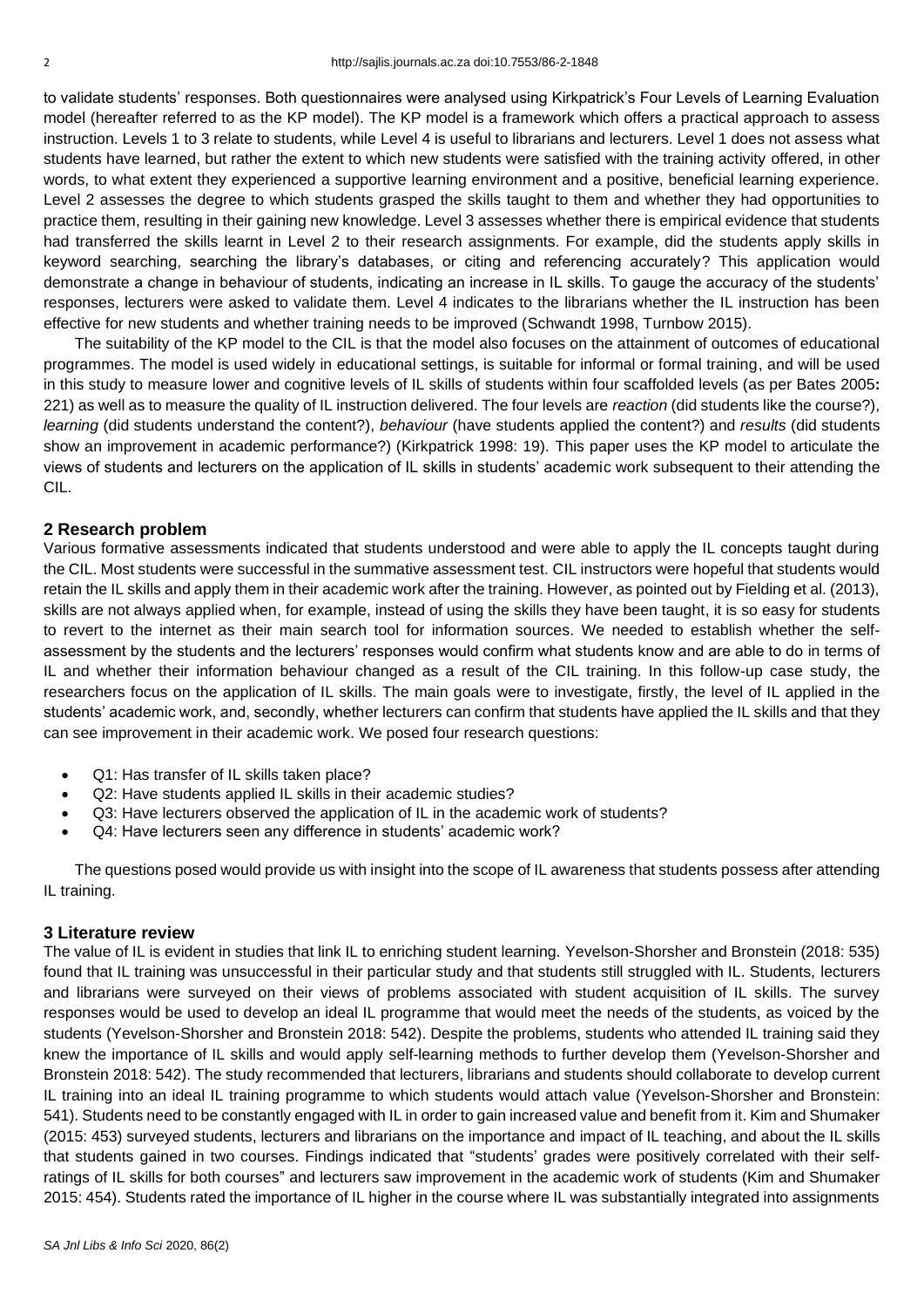than the course with less IL integration (Kim and Shumaker 2015: 455). However, students attached less importance to IL than lecturers and librarians, highlighting the need for closer collaboration between lecturers and librarians to ensure that students are taught why IL skills are important and learn various methods of how to apply IL skills to their work (Kim and Shumaker 2015: 456). Persistent engagement with IL is needed for IL to be of value and of benefit to students. Fielding et al. (2013: 119) reported on studies linking IL to improved student outcomes: that even within a single course over a sixweek period, students still showed positive IL outcomes compared to multiple IL exposure in different subject areas. Detlor et al. (2012: 147) indicated that, during the learning process, students who are engaged in IL apply critical thinking skills which have a lasting effect on student learning outcomes. Studies also reveal that improvement in IL skills correlate positively with student writing scores and final grades (Shao & Purpur 2016: 670).

In an earlier paper (Davids & Omar 2018), we reported that we shifted our pedagogical approach in the CIL course from traditional to active learning methods, such as blended learning and problem solving where students fully participated in IL activities. Previous IL assessment results indicated that students benefited from the active learning approach (Davids & Omar 2018). Assessment is fundamental to teaching and learning at universities. Libraries, too, need to demonstrate a culture of assessment by using recognised measurable outcomes to provide reliable evidence about "what students have actually learned and what they are able to do following instruction" (Chan 2016: 51). The works of Oakleaf (2008: 233) and Erlinger (2018: 443) asked questions about the assessment methods used by librarians. Self-assessment is defined by Butler (2018: 2) as assessment in which students "evaluate their own performance or knowledge based on some criteria". Assessment in this context means assessing students' strengths and weaknesses in each of the IL skill areas. The purpose of assessment is to collect information about students' acquired skills. IL instruction and assessment are well documented in the library and education literature. Over the past half-century, researchers have focused on self-assessment or selfevaluation (Falchikov and Boud 1989: 395). Researchers report that, since 2000, assessment has been a key theme in the *Reference Services Review* journal after the ACRL IL Competency Standards were published (Reynolds et al. 2016: 537, Johnson et al. 2018), A prevailing theme in the literature is for libraries to measure the impact of IL instruction to demonstrate value (Detmering et al. 2015: 534). According to Stevenson (2012: 81), the KP model is the most widely used typology to assess IL training in educational environments and is a valuable approach to IL assessment. The levels signify how affective processes (Levels 1 and 2) can lead to cognitive outcomes (Levels 3 and 4). The model is progressive: as the levels increase, more valuable information is gathered. Erlinger (2018: 446) explained that the KP model classifies assessment activities based on what researchers wish to find out about their students. Each level has a distinct assessment goal posed as a question and uses suitable assessment methods to obtain a picture of the perception of an IL programme. Erlinger (2018: 446) explained the levels as follows:

- Level 1: Reaction Elicits whether students had positive reactions (thoughts, feelings and satisfaction) towards the IL training.
- Level 2: Learning Examines changes in students' attitudes by assessing whether students gained new knowledge and increased their skills.
- Level 3: Behaviour Monitors changes in students' behaviour by observing whether transfer of skills has taken place.
- Level 4: Results Considers whether IL training resulted in improved student performance (applying IL concepts, reduction in plagiarism, and improvement in referencing).

We will use the KP model to reflect on the qualitative data about students' perspectives on the value that they place on the IL training and whether it has led to improved student performance. The lecturers' responses will be used to substantiate students' responses.

De Saulles (2015: 124) asserted that students are not aware of the importance of IL skills and that librarians and educators should make it their duty to assist and develop students' IL skills. In the study by Hartman (2001: 111), poor attendance rates of IL training by students, together with their overestimation of their IL skills, prompted a re-evaluation of the design of an IL programme. Students had limited IL skills and relied heavily on non-authoritative information sources, such as Google and Wikipedia (Detlor et al. 2012: 148, De Saulles 2015: 124). In a study by Fielding et al. (2013: 116), students stated that Google was the first place they looked for information. Maurer, Schloegl and Dreisiebner (2017: 314) reported that students from the Faculty of Business, Economics and Social Sciences at the University of Graz (Austria) had the lowest level of IL of all academic disciplines tested, and scored the lowest grades. Students use mainly one-word searches and seldom use Boolean operators (Seamans 2002: 116). Hartman (2001), Seamans (2002) and Saunders (2012) found that students are generally uncritical when using information sources. Taylor and Dalal (2017: 92) stated that college students choose internet sources over library sources and most of them are unaware of sound evaluation criteria which need to be applied to find quality information. However, according to Seamans (2002:119), students are aware of plagiarism and avoid committing it in their academic work. Fielding et al. (2013) and Hartman (2001) reported a positive improvement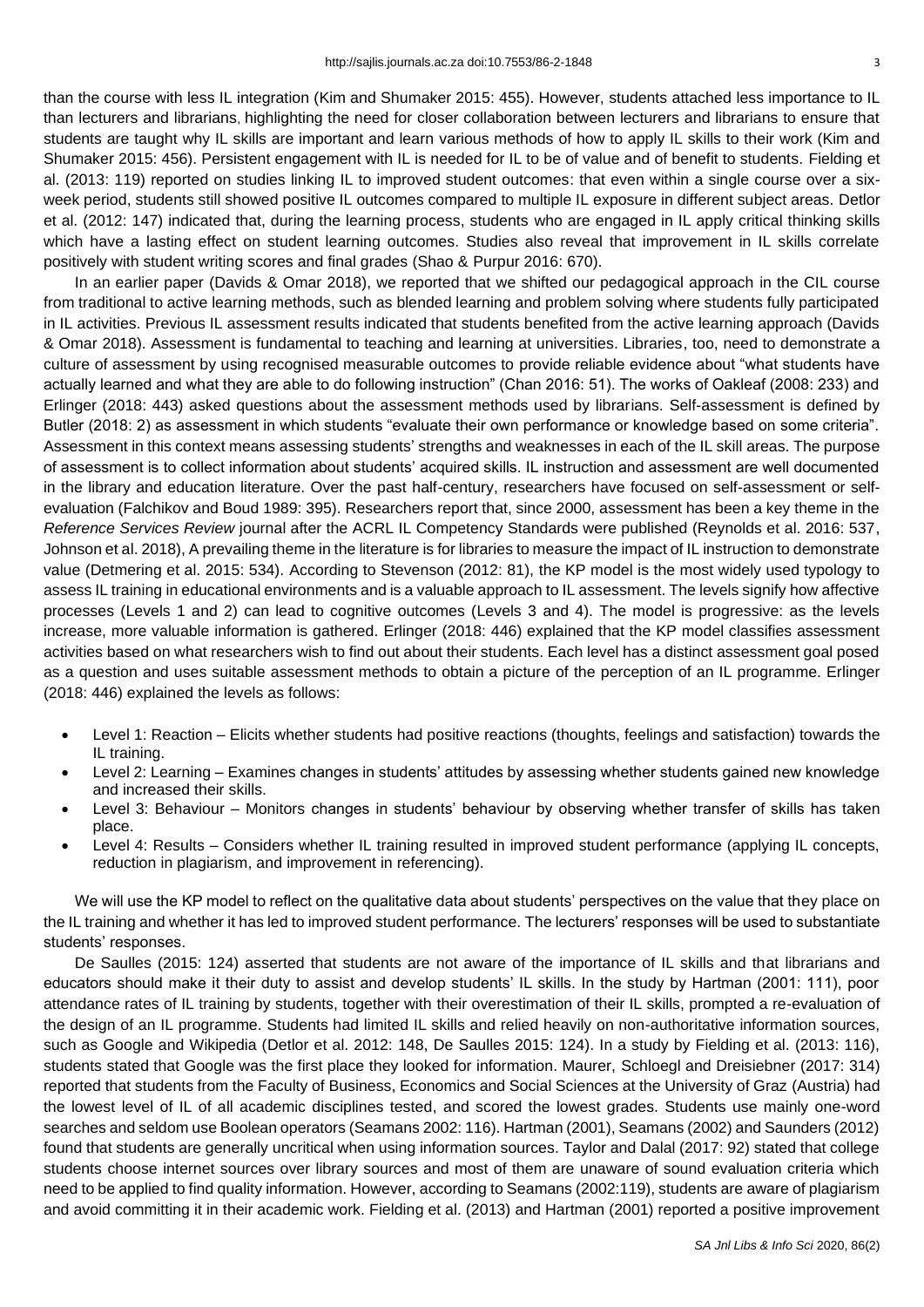in evaluation of sources, even though students do not always apply this skill. In hindsight, students think IL should be made compulsory (Hartman 2001:117).

There is a perceived gap between self-assessed levels of IL skills and actual IL skills. Mahmood's (2016: 200) review found that the majority of students displayed the Dunning-Kruger effect in which students rate their IL skills much higher than what they truly are. Maurer, Schloegl and Dreisiebner (2017: 317) reported that students rated their search skills as "very good"; however, a significant percentage of students did not search the library catalogue or they made minimal use of traditional information sources (books and journals), while some students were not aware of library databases. Even at graduate level, students showed underdeveloped IL skills while overestimating their IL capabilities (Oakleaf, Millet and Kraus 2011: 832). Our questionnaire to lecturers shed light on the Dunning-Kruger theory relating to our student sample. Our study investigated how high or low our students rated their IL skills.

Various methods of assessing IL programmes are reported in the literature, including formative and summative assessments. Objective methods, such as standardised tests with high reliability of results, are commonly used methods. However, Rosman, Mayer and Krampen (2015: 750) and Falchikov and Boud (1989: 395) stated that IL is a multifaceted concept and there is no definitive method to assess it. Self-assessments offer a different perspective. Their qualitative nature enables reflection on student learning and the quality of IL instruction which shows evidence of transferral of IL skills and improvement of student's application of IL in their coursework. Students perceive that their IL skills are higher than their true IL skills which points to the subjective nature of self-assessments. This subjectivity casts doubt on the validity and reliability of self-assessments (Butler 2018: 2). Self-assessment should never be the only testing instrument; rather it should be used in conjunction with other types of reliable assessments after objective/formal assessments (Oakleaf 2008: 283). The pedagogical approach used in IL instruction will influence the impact of student learning.

#### **3.1 The students' voice**

The opinions of all three stakeholders involved in IL instruction (librarians, lecturers and students) are seldom solicited and meaningful student feedback on their feelings about IL training tends to be overlooked (Kim and Shumaker 2015: 449, Yevelson-Shorsher and Bronstein 2018: 356). Research by the ACRL (2015) as well as by Kim and Shumaker (2015: 454) indicated that students who engaged in a course which includes an IL-related assignment rated their own IL skills as high and course benefits were shown in improved assignment grades. Students recognised the value of IL as they rated highly the effectiveness, importance and impact of IL instruction. According to Cook and Klipfel (2015: 3), "learning is a change in learners' knowledge". In order to understand and use concepts taught, the students must be able to remember them (retention) and thereafter, by combining what they have learnt with their prior knowledge, students must be able to apply these concepts in new situations or new subject content (transfer). Cook and Klipfel (2015: 12) stated that, when there is active classroom engagement with the subject matter, the process of IL application takes place. For transfer of learning to take place in our CIL programme, the librarians worked with a subject-related assignment and rubric. The assignment was relevant, and students could relate to content while working with the IL concepts, apply it within the subject context as well as in doing the in-class exercises. As IL is a life skill, students were given scenarios and had to demonstrate how to apply the IL skills in different environments and how to find appropriate solutions. Practice and application of IL concepts in new environments demonstrate retention, transfer and learning taking place.

Yevelson-Shorsher and Bronstein (2018) found a need for a comprehensive IL programme that exposes students not only to a variety of sources but also appropriate information seeking behaviour. Their findings highlighted students' perspectives and the difficulty in "finding the right term" to search for information, concurring with our views that students have difficulty with identifying keywords and related terms to guide them in finding relevant information. There is an underlying weakness in students' ability to compile a strong search strategy and this weakness has repercussions in the retrieval of relevant and reliable information and application in their work. The authors of this paper have observed this weakness of students over many years and over different study levels. The same is posited in the work of Hartman (2001), Seamans (2002), Fielding et al. (2013) and Davids and Omar (2018). Yevelson-Shorsher & Bronstein's (2018) study of three population groups reported that students' challenges are due to insufficient training and lack of awareness of library resources. Faculty members perceived that students would gain IL skills during their studies. Due to the students' insufficient IL knowledge, librarians developed a programme to improve the student IL dilemma. Students indicated that navigating through and engaging with the vast variety of information sources was challenging, particularly the starting point of searching. Challenges were due to the absence of a well-formulated search strategy as well as students' knowledge deficiency about reputable sources available to them and how to access them.

'Googling' everything made students not only impatient but also reluctant to invest time in searching for quality sources. Lecturers expect students to know how to find information, but they are not provided with the relevant training to do so. Lecturers believe that students who lack IL skills are overwhelmed by the unrestricted access to and the variety of information that is available (Yevelson-Shorsher and Bronstein 2018: 541). These authors also quote faculty members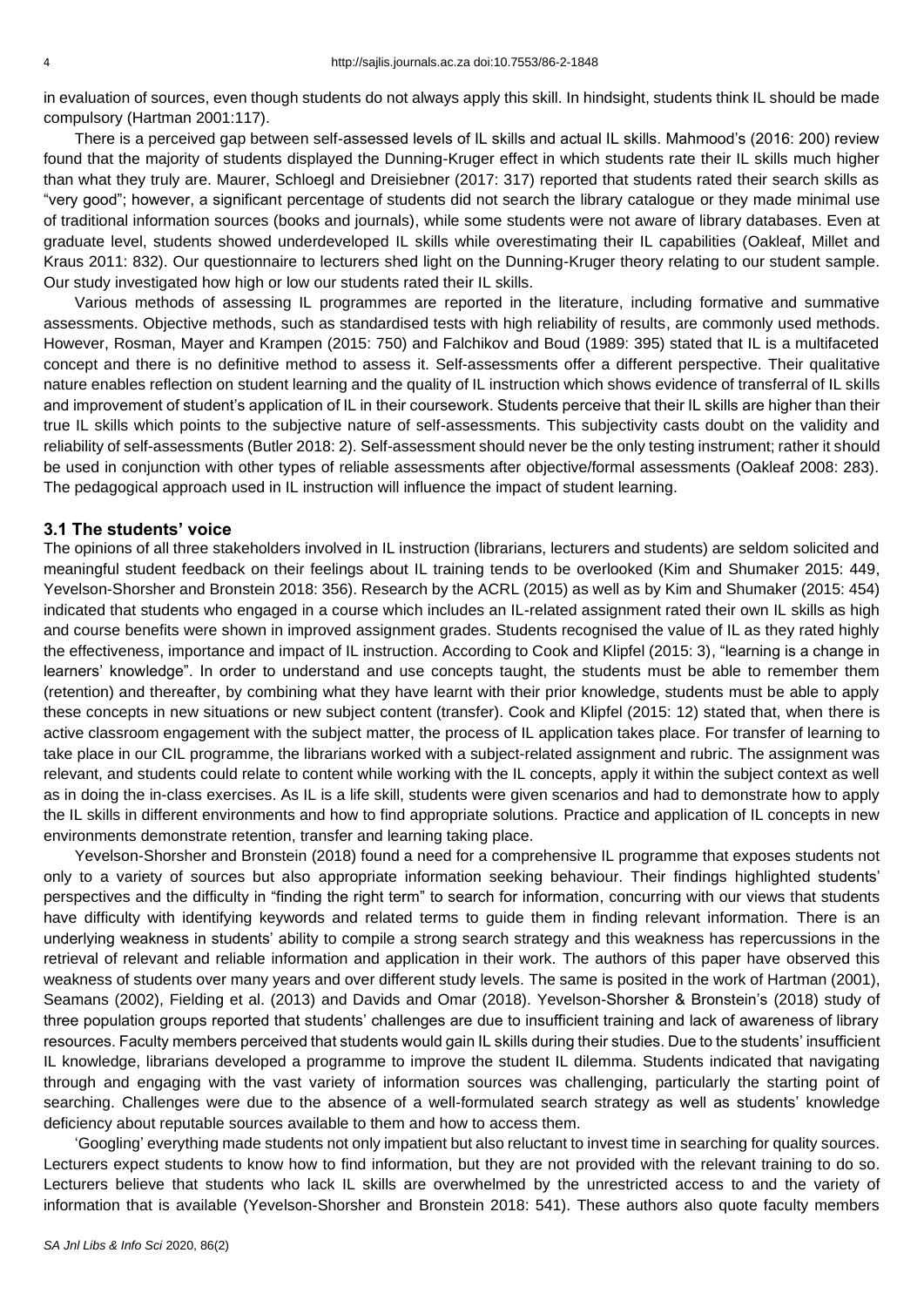remarking that it is easy to use Google to access information for superficial questions, but that Google should not be used to answer complex questions. Lecturers agree that IL is critical to their students' learning, and that IL instruction and support are important to develop information literate students (Wakimoto et al. 2016: 12). IL helps to develop critical thinking and should be applied to assist students to move beyond Google. In today's world of immediate gratification and the fast pace of technology, students are unable to or fail to be persistent and persevere in the process of searching for relevant and current information (DaCosta 2016: 43).

## **4 Research methodology**

A mixed methods approach was chosen for this study, which was mostly quantitative but included some qualitative elements. The qualitative method allowed the researchers to understand "the phenomena" within its natural context (Maree 2016: 54). The study was designed to provide an in-depth understanding of students' views of the IL programme. Data were collected from another source (seven lecturers) to validate the trustworthiness of the information (Maree 2016: 310). This study is an illustrative case study using a student self-assessment survey to help librarians understand students' experiences of IL training. When doing assessments, to provide for reliability and validity, it is best to match quantitative and qualitative methods appropriate to the scenario (Grassian and Kaplowitz cited in Oakleaf and Kaske 2009: 280). The population studied was first year and foundation level students from the Business Faculty drawing a sample from Communication and English courses. Purposive sampling was used based on the researchers' knowledge of the population (Babbie, 2007: 182) and because we had access to students and lecturers. Purposive sampling is defined as a "procedure in which elements are selected from the target population on the basis of their fit with the purposes of the study" (Daniel 2012: 7). In addition, "each participant will provide unique and rich information of value to the study" (Etikan, Musa and Alkassim 2016). The researchers requested lecturers to distribute the questionnaires during classes well after the summative assessment. Questionnaire respondents were anonymous, and principles of ethical research were observed.

Data were collected from two questionnaires, one from students (eighteen questions; Appendix A) and one from lecturers (twenty-two questions; Appendix B) to gather quantitative and qualitative data. The surveys included open-ended and closed, multiple choice, and rating questions. Open-ended questions enabled us to gather qualitative data. The student survey was a self-assessment on the five modules of IL and about how they applied IL within their academic subjects. The purpose of the lecturer survey was to validate IL application in students' academic work. Data were collected from both students and lecturers to support the "credibility, dependability and confirmability of the study" (Seamans 2002: 114). Lecturers returned 386 out of 450 student questionnaires (86% response rate) and all seven of the lecturer questionnaires (100% response rate). The university statistician performed data analysis using SPSS. Four open-ended questions were categorised manually according to themes. The questionnaire design was based on the IL Competency Standards for Higher Education (ALA, 2000) which are to:

- determine the extent of information needed;
- access needed information effectively and efficiently;
- evaluate information and its sources critically;
- use information effectively to accomplish a specific purpose; and
- use information ethically and legally, knowing the economic, legal, and social issues relating to the use of information.

The quantitative data were captured in graphs and the students' responses to open-ended questions were thematically analysed. The responses and validation by the lecturers were subsequently assigned to the four levels of the KP model showing where low level and higher-level IL skills were applied.

# **5 Results**

The majority of respondents were first years (83%) and 17% were ECP students. Hereafter, the paper makes no distinction between these groups. Usually, lecturers recognise the need for IL intervention early in the first semester in order for students to have the research skills to complete academic assignments. Unfortunately, this was not possible due to several factors: large classes, overlapping class timetables and unavailability of training venues. These challenges resulted in poor levels of attendance for Modules 1 to 3 of the five modules. Training occurred in two semesters with attendance rates of 74% in the first semester and 24% in the second semester.

# **5.1 Student attendance, value attached to modules and IL concepts applied**

Figure 1 shows the correlation between attendance of the modules, the value attached to the modules by students and the IL concepts that students applied the most. The attendance for Modules 1 and 2 (Search Strategy and Information Sources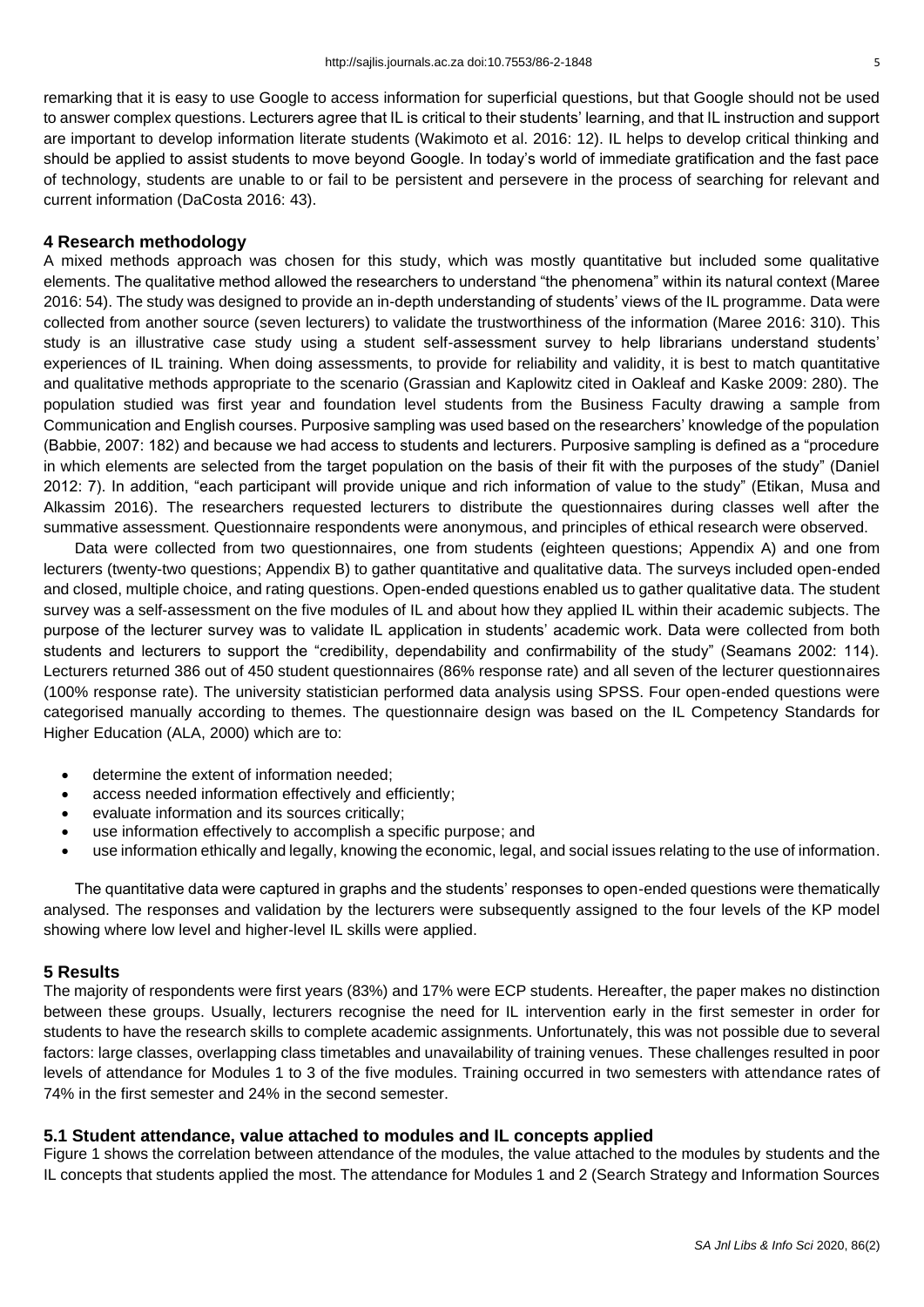

**Figure 1 Information Literacy application**

and Tools) was very low but those who attended reported that the sessions added meaningful value to their academic work. Possible reasons for low attendance were that students were not yet registered, that they were not familiar with the library as a venue, or that the CIL offered no credits (therefore they did not feel an obligation to attend). The low attendance can further be attributed to: lecturers having covered aspects of topic analysis in class, an online IL course being available on Blackboard (the online learning management system of CPUT) and the PowerPoint presentations for class having been uploaded to Blackboard for pre-reading. Students placed highest importance on Module 3 (Evaluation of Information Sources), even though their attendance was low at 9.4%. The topics of plagiarism (Module 4) and referencing (Module 5) had been emphasised by lecturers in class and by librarians during IL training. These modules had the highest attendance, but the values attached to these modules were low and fell well below the expectations of the researchers of this paper.

In their self-evaluation, 63,9% of students reported applying the IL concepts of Module 1 to the analysis of their assignment topic. Nearly a third (31.5%) of students indicated using keywords as a technique to guide them in finding the relevant and current information for an assignment; 20.5% used search strings to formulate a search strategy; and 11.9% made use of Boolean operators. Our observations based on our experience and the low percentages above show that students find it difficult to grasp the use of keywords and Boolean operators to create an effective search strategy. (It is not expected that students should use all the operators, but they should be able to apply the 'AND' operator and know the relevance of results that this operator will retrieve.) While students attached 19.8% value to Module 4 (Plagiarism), data extracted from Question 4 of the student questionnaire, an open-ended question about how the IL classes benefitted their academic work, indicated that only 7.5% applied plagiarism concepts in their academic work, which shows that students still struggle with the concept of plagiarism. The data shows that 98% of the respondents had attended the IL classes – three quarters of them in semester one and one quarter in semester two.

### **5.2 Information sources and evaluation criteria**

Although students were trained in using various information tools, namely the catalogue and databases, 70.5% of students still used the open internet as their main source of information. In our study, and as shown in Figure 2, 29.5% indicated that they use library resources such as peer-reviewed journal articles. More than half of the students (58.6%) indicated that they know the importance of using current resources published within the last five years. A very high percentage (96.8%) indicated that they find relevant and accurate information, although not always from library resources. Most of the students (93.7%) responded that they apply evaluation criteria before using information for their assignments. More than half of the students (68.8%) did revision using self-study materials on Blackboard, while 31.2% did not see the need for it.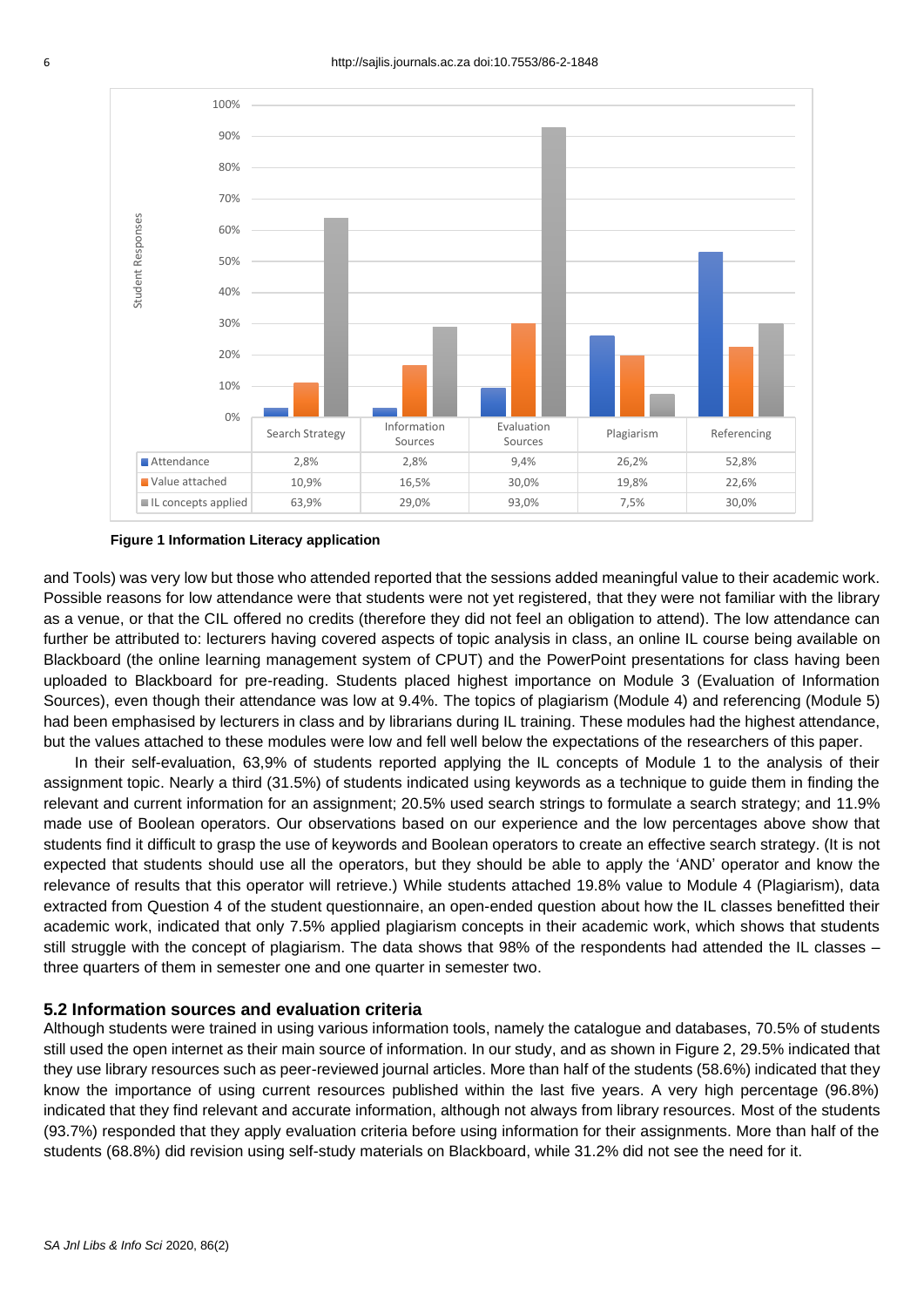

**Figure 2 Information sources and evaluation criteria (Students)**

#### **5.3 Importance of IL in academic work**

Students were asked whether they would recommend the CIL to other students, and a sizable core of 98.4% felt strongly that all students should attend the course. In a follow-up, open-ended question students were asked, "How would you promote IL to your peers?". They commented positively on the value of the course, the knowledge and skills that could be gained, such as more accurate referencing, finding quality information sources, reduced plagiarism and improvement in their marks for academic tasks. Student responses included:

- *I will promote it by telling them how good my marks are after going to those classes*
- *I will tell them to go and attend because it will not help them only for their school years, but it will help in future*
- *I would advise my peers to attend the IL class because it helps a lot with referencing and finding proper information*
- *IL gives students several ways of doing academic work*
- *Not sure*
- *I won't*

#### **5.4 Lecturers' perspectives**

A second questionnaire was distributed to the lecturers of these students and a 100% response rate was achieved. Lecturers were asked to rate the levels of students' awareness of and a corresponding reduction in plagiarism, their increase in the use and variety of library sources in bibliography lists, the improvement in their in-text citations and referencing, and their work's closer alignment with standards (Figure 3). All lecturers indicated that students were aware of plagiarism and its negative implications for their work and the institution. Furthermore, 85.7% of lecturers replied that students have applied techniques to avoid plagiarism in their work after attending the IL programme. Over half (57.1%) of the lecturers indicated that students use library resources, evidenced in the students' assignment bibliographies. From the bibliography in students' assignments, lecturers indicated that 28.6% used library sources and 28.6% cited their sources, while only 14.3% cited intext sources accurately (Figure 4).



**Figure 3 Plagiarism and library sources (Lecturers)**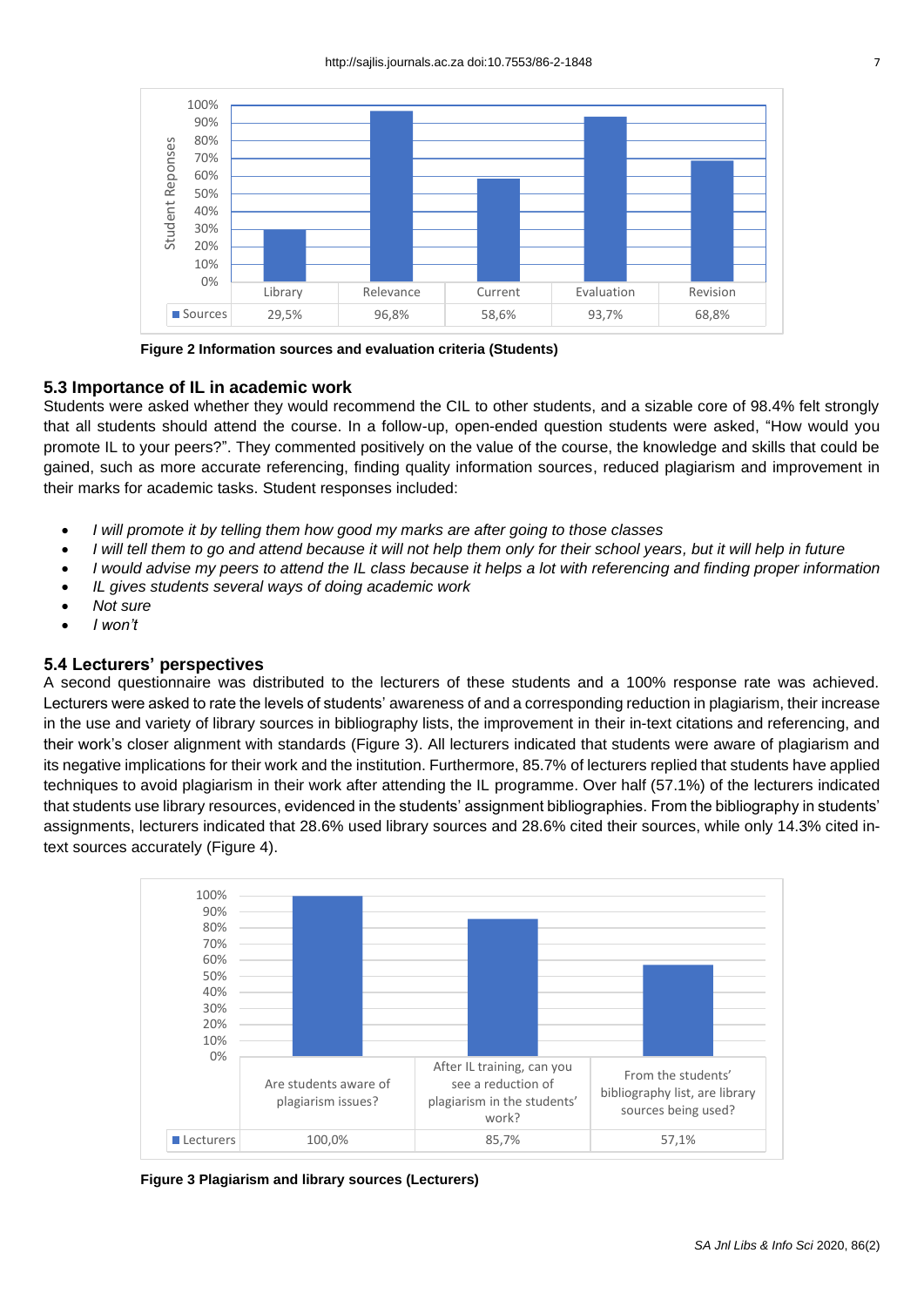

**Figure 4 Bibliographic list (Lecturers)**

Even though lecturers reported that students use techniques to avoid plagiarism (Figures 3 and 4), the data shows that students have still not realised the importance of in-text referencing and how it relates to plagiarism. Lecturers required students to use current sources, published within the past ten years, and 72% of lecturers indicated that students met the criteria on currency of sources. While all lecturers expected students to use library sources after IL training, they reported that students still use mostly sources found on the wider internet in their assignments. More than half of the lecturers (57.1%) indicated that students use a variety of sources, while many of them (85.7%) stated that sources are relevant to the topic. Less than half (42.9%) of the lecturers reported that students use sources which give different perspectives on a topic (see Figure 5).



**Figure 5 Currency, variety, relevance, perspective of sources (Lecturers)**

Figure 6 shows that students have a better grasp of the IL concepts through their engagement with a wider variety of quality information sources. Lecturers (83%) responded that they have seen improvement in the application of IL in the academic work of the students. Figure 6 also corroborates students' responses that they can find relevant and accurate information, and that they can apply evaluation criteria before using the information in their assignments.



**Figure 6 IL improvement**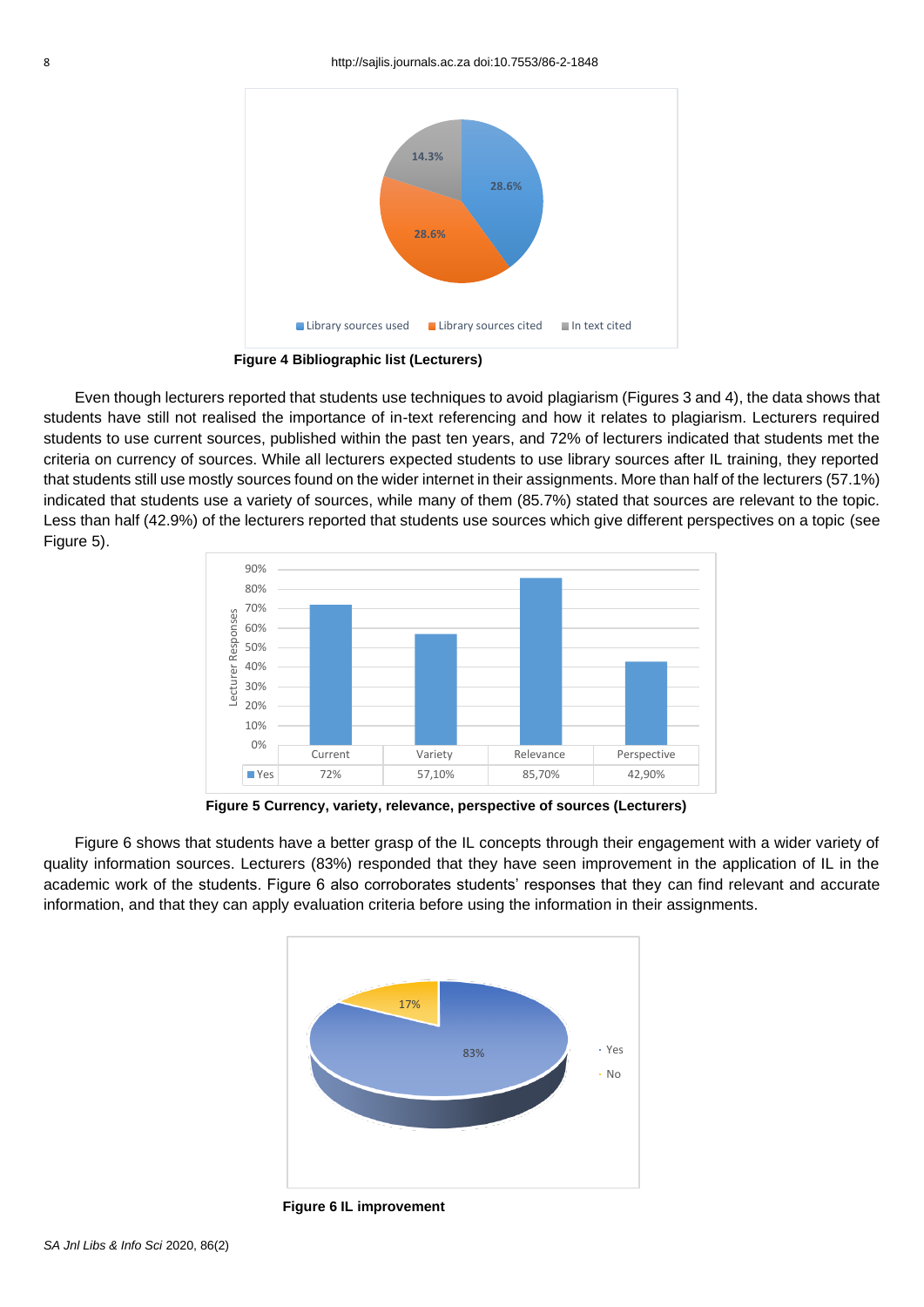# **6. Assessment using the four evaluation levels of the Kirkpatrick model**

The responses from the students' self-assessment survey and lecturer survey were analysed according to each level of the KP model. The model espouses that affective events should lead to cognitive end results. Levels 1 and 2 focus on the affective experiences, feelings and value of IL training expressed by students. Levels 3 and 4 focus on the extent of cognitive learning retained by students. In the sections that follow, lecturers' responses under each level will be used to verify the students' responses.

## **6.1 Level 1: Reaction**

The objective of this level is to evaluate students' reactions to IL training by asking them what passing the CIL assessment meant to them, whether the training venue had been suitable and how they rated the usefulness of the IL training to their work. The pass rate of first-year students was 83% and of ECP students, 71%. Passing the assessment meant the following to students: they felt that it was a big achievement; they will use the certificate to apply for student employment; they feel confident in using IL skills; they saw improvement in their performance; and it was the first certificate that they had achieved in their studies. While almost all students (97%) indicated that they had understood the content of the classes, only 43,5% confirmed that they had understood and applied the IL concepts, and seen corresponding improvement in their academic work. According to the students' responses, the library training venue was conducive to learning. The library venue enabled active learning: it offered access to computers for hands-on training, and classrooms for interactive group work and blended learning activities. A reflection of this is that 95% of students liked the library venue more than their classrooms. All lecturers approved of the blended learning approach and commented that it engaged students by breaking the monotony of formal lectures. We were able to gauge further positive reactions from lecturers' comments. Students enjoyed hands-on use of computers for searching for information and liked the combination of online and face-to-face interaction. Lecturers remarked that students could see the relevance of IL in more than one subject that they are studying as well as seeing how IL is relevant for all studies going forward.

## **6.2 Level 2: Learning**

The aim of this level is to determine whether students recognise the new knowledge, skills and changed mindset they have developed after the IL training and what they found most beneficial from it. Data from Question 4 of the student questionnaire indicated that the overwhelming majority of students (80%) felt that IL helped them in their academic work. The helpfulness of the modules was rated as follows: the module on Information Tools, Catalogue and Databases was rated most helpful (40%), followed by the module on Referencing (30%) and the module on Information Sources and Evaluation (17%). Interestingly, 69% returned to the IL exercises after training. They had access to presentations and IL exercises on Blackboard. This behaviour is significant because students do not usually engage with IL content on their own after IL training. In response to the question, "How did the IL classes help you with your academic work?", themes extracted from students' responses were about plagiarism, in-text referencing and bibliography. A third of students indicated that IL was helpful to their tasks with responses such as: *It helped me to reference my work and to use keywords*.

The significance of these responses to the KP model is that learning has taken place: students have recognised, understood and a fair proportion were applying the concepts learnt during IL training. Another theme that emerged from the students' responses related to cognitive skills. It is the perception of 87% of students that they have a good understanding of how to do their work as they applied search skills and keywords in their assignments as well as in other subjects as illustrated in the comment that IL skills *help [me] to understand the work and apply [IL] to other subjects*.

Lecturers responded that all students are aware of plagiarism. While 67% said that students listed more library sources than before in their bibliography, they conceded that fewer than one-third of these sources were referenced accurately. The majority of lecturers (86%) were dissatisfied with in-text referencing; only 14% were satisfied that in-text sources were cited accurately. From our experience, students struggle with in-text referencing. We have observed that students approach librarians to have their references checked for accuracy. In addition, lecturers have requested refresher referencing training for students.

### **6.3 Level 3: Change in behaviour**

This level observes changes in student behaviour by looking at how students have applied their IL skills. Such behaviour would include whether students had transferred their skills to other subjects, whether they had applied IL concepts in their assignments, whether they applied evaluation criteria to sources before using them, whether they used the most recent sources, and whether they used library sources over other sources. Students (79%) reported that they applied IL skills in subjects other than English or Communication, their host subjects. As shown in Figure 7, 15% applied IL in five other subjects, 32% in two other subjects and 32% in one other subject.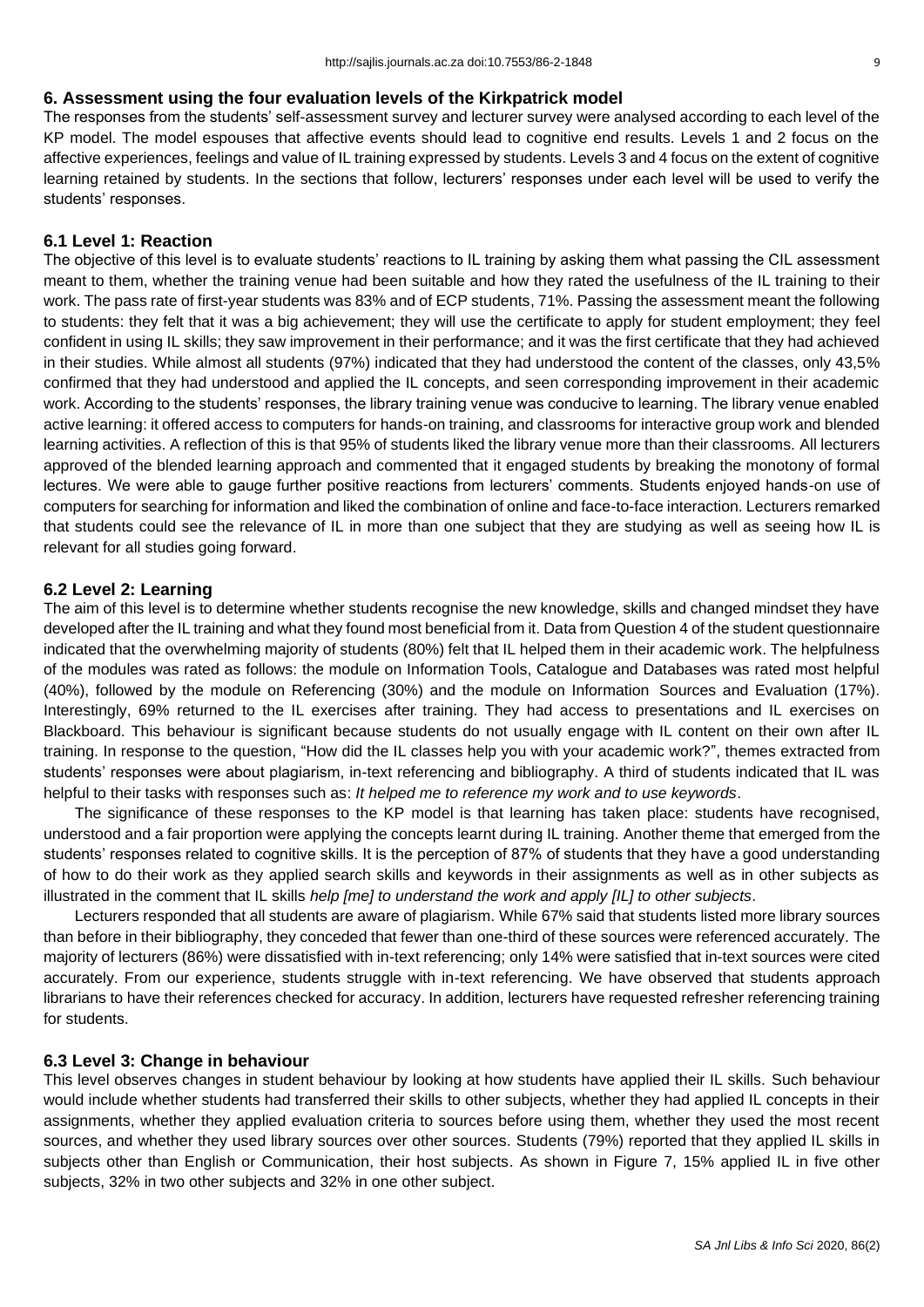

**Figure 7 IL concepts applied in subjects (Students)**

Students reported that they applied the IL concepts of Keywords (32%), Related Terms (17%), Boolean Operators (12%), Search Strings (21%) and Phrase Searching (19%) (Table 1). Only 30% of students indicated that they use sources obtained through the library's catalogue and electronic databases. Most students (94%) indicated that they evaluate their sources according to CRAAP (currency, relevance, authority, accuracy, purpose) and 59% of students used the most current sources published within the last five years. This level of the KP model assesses a change of behaviour in students and indicates that transfer of skills has taken place. About one-third (32%) of students applied IL concepts to their assignments which shows that some students had retained the skills learnt in training. Nearly one-third of students (30%) no longer relied on Google as their main source to find quality information; instead, students used library resources.

#### **Table 1 IL concepts used during searching**

| <b>Kevwords</b> | <b>Related Terms</b> | <b>Boolean Operators</b> | <b>Search Strings</b> | <b>Phrase Searching</b> |
|-----------------|----------------------|--------------------------|-----------------------|-------------------------|
| 32%             | 7%                   | $12\%$                   | 21%                   | 19%                     |

### **6.4 Level 4: Results**

This level examines the extent of students' learning. The aim is to determine whether there is an overall improvement in the quality of the students' work as mentioned by students and lecturers given that students had limited IL skills before attending IL training. While 97% of students reported that they can find relevant sources when searching for information, over twothirds of students (70%) used sources from the internet, and 30% used library resources. Furthermore, the majority (98%) felt that they would encourage other students to attend IL training as it helped them in their academic work, and they benefitted from attending the training. Lecturers (83%) reported improvements in the content of the students' assignments as a result of attending IL training. Improvements included less plagiarism, more credible and better-quality sources used by students in their bibliographies, and sources were more current and relevant to the assignment topic. Lecturers had seen improved academic performance by students as a result of IL training, and remarked that IL training had a positive impact on students and their academic work. Level 4 of the KP model looks for tangible results of learning and improvement. The statistics from students and lecturers show that student learning has taken place and that students showed improvement in their academic work. This result is validated by most lecturers. The survey was conducted a few months after IL training and responses showed that students had retained their IL skills and applied them and that transfer of skills took place. Lecturers observed improvement in students' work. In this light, our survey results show the IL programme was successful.

### **7 Discussion**

The IL training discussed in this case study is at an introductory level and students are not expected to master all the IL skills taught in the CIL. The results indicate that students have made improvement in areas across all IL modules. This is confirmed by most lecturers. Students and lecturers found the active learning approach beneficial. Students and lecturers approved of the blended learning approach. It engaged students in learning activities such as hands-on training on computers, online learning, face-to-face contact and interactive group work which enhanced the relevance of IL to their work. A substantial number of students felt strongly that all students should attend the course, and that their peers and new students would benefit from IL training.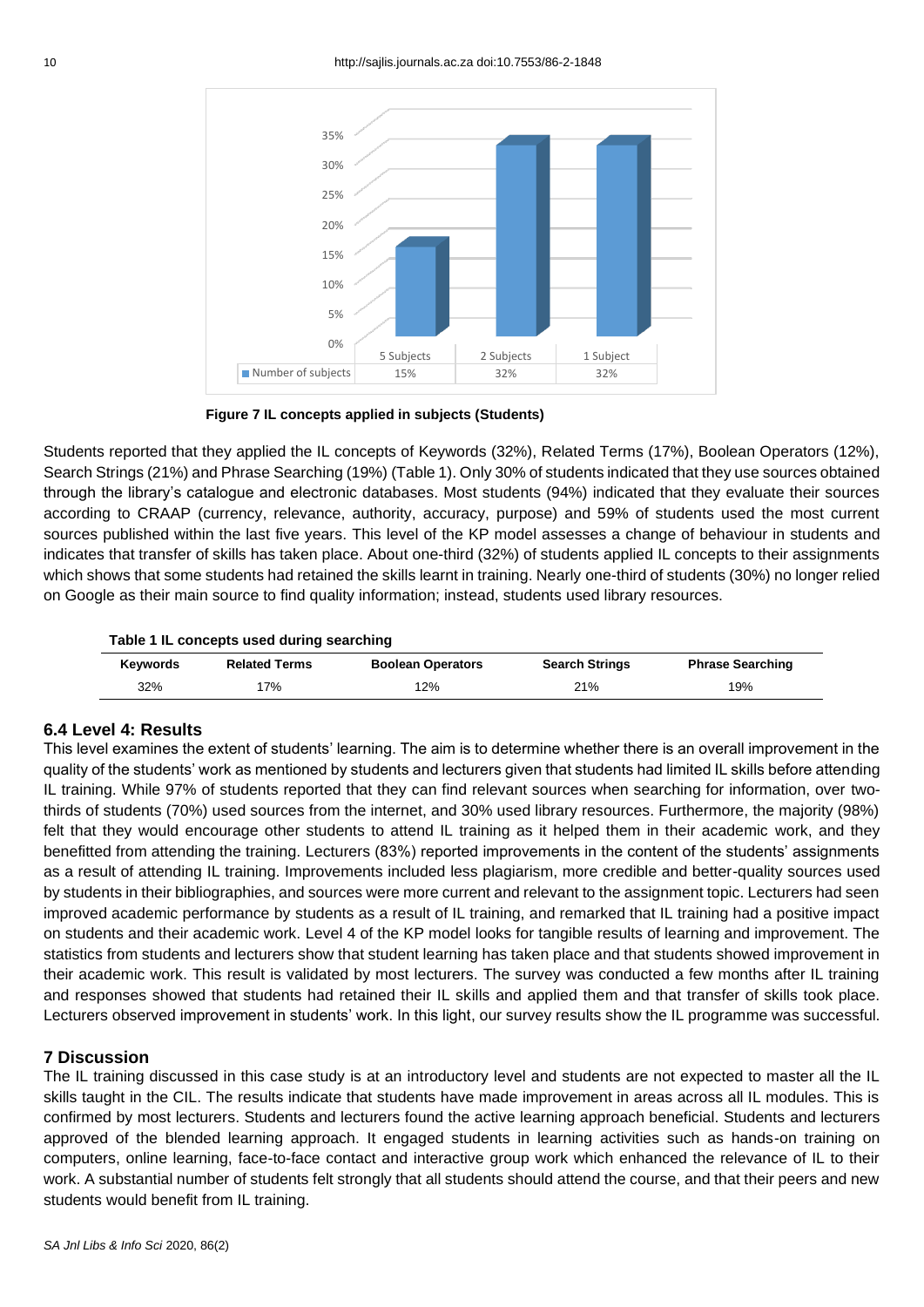This study provided deeper insight into the views of our IL programme from the perspectives of students and lecturers. It has also highlighted contradictory viewpoints. Responses by students and the observations of lecturers confirm the Dunning-Kruger theory that students over-estimated their skills and that lecturers did not validate all of the students' assessments. Evaluating sources was noted by most students as an area in which they had improved most. However, their perception was not validated by the lecturers who stated that using a variety of sources does not mean that students evaluated the sources. Some lecturers agreed that students used sources that gave different points of view. Interestingly, lecturers stated that all students have been made aware of plagiarism and that they saw a reduction in plagiarism. However, lecturers indicated that relatively few students do in-text referencing accurately.

The survey revealed that students understood the different IL concepts and applied these concepts. When building a search string, students needed to apply a combination of keywords, related terms and phrase searching with a relevant Boolean operator. One-fifth of the students were able to build a search strategy, which shows that IL concepts were applied, and that retention of IL skills has taken place. The assignment used throughout the IL training assisted in consolidating deeper learning, linking new knowledge with students' prior knowledge and application in an assignment-based environment. Transfer of IL skills has taken place as suggested by responses on the application of IL in different subjects: Most (79%) students applied IL in subjects other than the host subject. Our experience and this survey point out that, in order to consolidate retention and application, IL training should not only happen in the first year or in one semester, but as a cumulative process over the period of the students' university years. Only when this happens, will we have fully information literate students.

### **8 Conclusion**

The objective of this case study was to gain insight into students' perspectives on their experiences of the IL training in the CIL programme. It follows from our previous paper (Davids & Omar 2018) in which lecturers and librarians assessed the CIL programme. The two papers together give us a holistic view of the perspectives of all the stakeholders on the CIL. The value of this study is that it combines student perspectives on IL with validation by lecturers across seven departments in the Business Faculty at CPUT. This study adds to the body of knowledge on IL already produced by CPUT. Furthermore, this paper contributes to research on IL training from the perspective of students, an under-researched area as identified by Yevelson-Shorsher and Bronstein (2018) and Kim and Shumaker (2015). The students' voice allowed us to understand how they perceive IL and how IL skills have altered their behaviour through equipping them with skills fit for academic purposes. The students' voice also highlighted that the Dunning-Kruger theory discussed by several authors (Mahmood 2016, Maurer, Schloegl and Dreisiebner 2017, Oakleaf, Millet and Kraus 2011) holds true for these students. Students inflated their IL skills while their actual skills were rated lower by their lecturers. The results of this study indicate that students and lecturers confirmed an increase in application of IL in students' work and noted improvement in the quality of their work. The usefulness of this study is that it shows that IL skills can be transferred to other subjects and environments in succeeding years of study and thereafter in the workplace. This study indicates that the CIL has generated positive learning experiences for students which improved their beginner level of understanding of research and serves as a foundation to prepare them for research in the future. IL development needs to be ongoing and not presented in the first year only.

#### **9 Recommendations**

The CIL is a stand-alone course. To benefit all students, IL should be embedded into the curriculum. Students gave their views on how IL training would be of benefit to them, but they were not asked about the problems they experienced, or how the IL training programme could be improved. Their responses would enable us to structure the training to be more suitable to their training needs. It would be helpful if lecturers share the weaknesses of students within the IL rubric. This would help the librarians to address the difficulties students encounter with IL. To complement classroom training, we need to introduce technology-based learning materials for self-study, such as videos, podcasts and infographics, to cater for diverse learning styles. This study highlights the need for closer collaboration between students, lecturers and librarians towards developing a more student-focused, embedded IL training programme for inclusion in the curriculum.

#### **References**

American Library Association. 2000. *Information literacy competency standards for higher education*. [Online]. <http://www.ala.org/acrl/standards/informationliteracycompetency> (6 December 2018).

Association of College and Research Libraries (ACRL). 2015. *Academic library contributions to student success: documented practices from the field*. Chicago: Association of College and Research Libraries. [Online]. [http://www.ala.org/acrl/sites/ala.org.acrl/files/content/issues/value/contributions\\_report.pdf](http://www.ala.org/acrl/sites/ala.org.acrl/files/content/issues/value/contributions_report.pdf) (21 January 2019).

Babbie, E. 2007. *The practice of social research*. 11<sup>th</sup> ed. Belmont, CA: Thomson Wadsworth.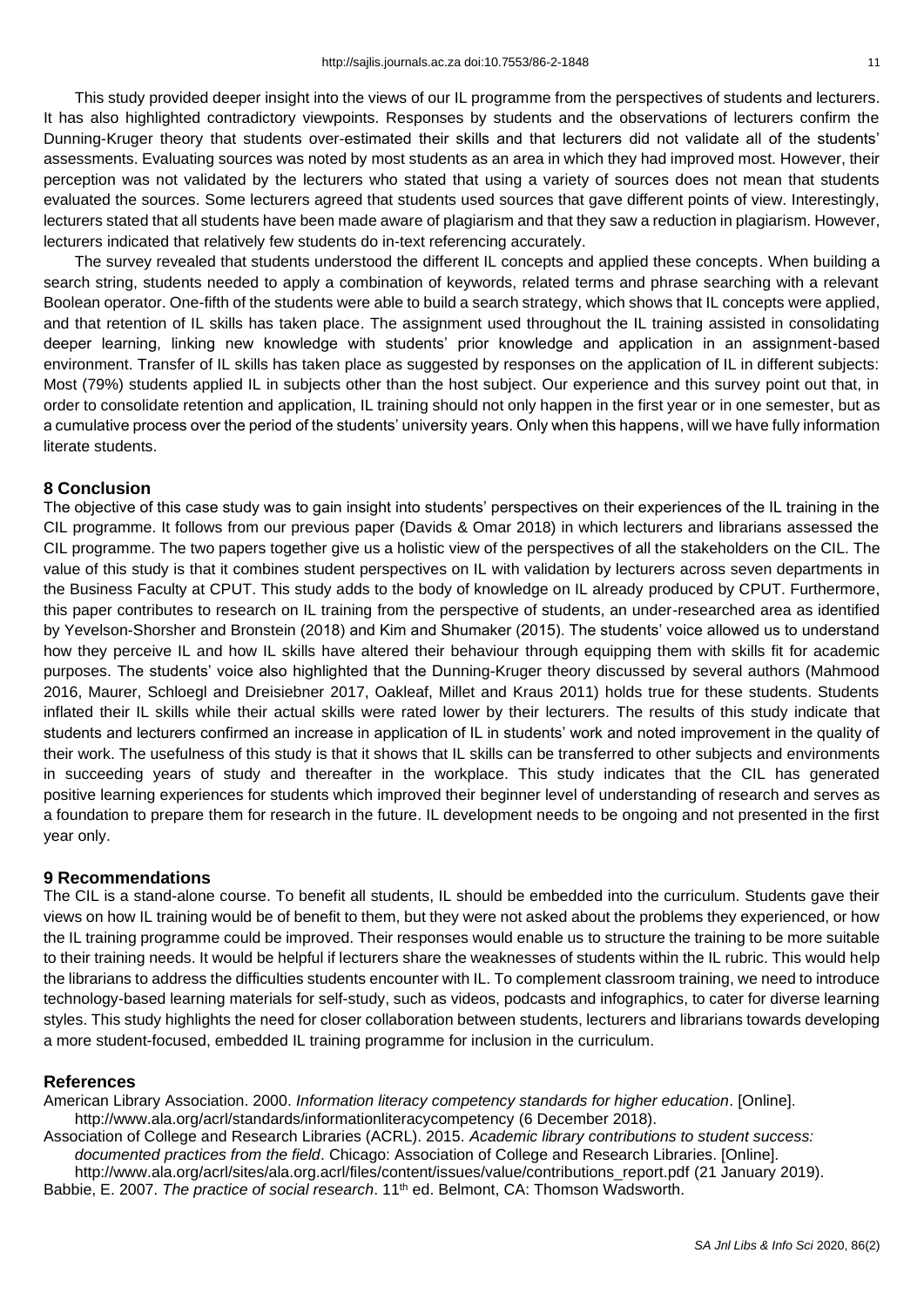- Bates R. 2005. Kirkpatrick four-level evaluation model. In *Encyclopedia of Evaluation*. S. Mathison, Ed. Thousand Oaks, CA: Sage Publications. 221–222.
- Butler, Y.G. 2018. Student self-assessment. In *The SAGE encyclopedia of educational research, measurement, and evaluation.* B. Frey, Ed. Thousand Oaks: Sage Publishing. DOI[:10.4135/9781506326139.](https://dx.doi.org/10.4135/9781506326139)
- Chan, C.P. 2016. Institutional assessment of student information literacy ability: a case study. *Communications in Information Literacy*, 10(1): 50–61. DOI[:10.15760/comminfolit.2016.10.1.14.](https://doi.org/10.15760/comminfolit.2016.10.1.14)
- Cook, D.B. and Klipfel, K. M. 2015. How do our students learn? An outline of a cognitive psychological model for information literacy instructions. *Reference & User Service Quarterly*, 55(1). [Online]. <https://escholarship.org/uc/item/6964s53p> (12 November 2018).
- DaCosta, J.W. 2016. Information literacy in the digital environment. In *University libraries and digital learning environments.* M. Holland, J. Beard and P. Dale, Eds. UK: Routledge. 59–74.
- Daniel, J. 2012. Choosing the type of nonprobability sampling. In *Sampling essentials: practical guidelines for making sampling choices.* Thousand Oaks, CA: SAGE Publications. DOI[:10.4135/9781452272047.](https://methods.sagepub.com/book/sampling-essentials) 81-124.
- Davids, Z. and Omar, Y. 2018. Implementing a certificate of information literacy programme and engaging with faculty: a case study of the Cape Peninsula University of Technology. *South African Journal of Libraries and Information Science*, 84(1): 1–10. DOI:10.7553/84-1-1716.
- De Saulles, M. 2015. Information 2.0: new models of information production, distributions and consumption. 2<sup>nd</sup> ed. London: Facet.
- Detlor, B., Booker, L., Serenko, A. and Julien, H. 2012. Student perceptions of information literacy instruction: the importance of active learning. *Education for Information,* 29: 147–161.
- Detmering, R., Johnson, A., Sproles, C., McClellan, S. and Linares, R. 2015. Library instruction and information literacy 2014. *Reference Services Review*, 43(4): 533–642. DOI[:10.1108/RSR-07-2015-0037.](https://doi.org/10.1108/RSR-07-2015-0037)
- Erlinger, A. 2018. Outcomes assessment in undergraduate information literacy instruction: a systematic review. *College & Research Libraries,* 79(4): 442–479. DOI[:10.5860/crl.79.4.442.](https://doi.org/10.5860/crl.79.4.442)
- Etikan, I., Musa, S. A. and Alkassim, R. S. 2016. Comparison of convenience sampling and purposive sampling. *American Journal of Theoretical and Applied Statistics.* 5(1): 1–4. DOI[:10.11648/j.ajtas.20160501.11.](http://www.sciencepublishinggroup.com/journal/paperinfo?journalid=146&doi=10.11648/j.ajtas.20160501.11)
- Falchikov, N and Boud, D. 1989. Student self-assessment in higher education: a meta-analysis. *Review of Educational Research,* 59(4): 395–430.
- Fielding, J., Hans, J., Mabee, F., Tracy, K., Consalvo, A. and Craig, L. 2013. Integrated information literacy and student outcomes in foundational first-year writing. *Journal of Assessment and Institutional Effectiveness*, 3(2): 106–139.
- Hartman, E. 2001. Understandings of information literacy: the perceptions of first year undergraduate students at the University of Ballarat. *Australian Academic & Research Libraries*, 32(2): 110–122.
- Johnson, A., Willenborg, A., Heckman, C., Whitacre, J., Reynolds, L., Sterner, E., Harmon, L., Lunsford, S. and Drerup, S. 2018. Library instruction and information literacy 2017. *Reference Services Review*, 46(4): 628–734. DOI[:10.1108/RSR-07-2018-0061.](https://doi.org/10.1108/RSR-07-2018-0061)
- Kim, S.U. and Shumaker, D. 2015. Student, librarian, and instructor perceptions of information literacy instruction and skills in a first year experience program: a case study. *The Journal of Academic Librarianship*, 41(4): 449–456. DOI[:10.1016/j.acalib.2015.04.005.](https://doi.org/10.1016/j.acalib.2015.04.005)
- Kirkpatrick, D. L. 1998. *Evaluating training programs: the four levels.* 2<sup>nd</sup> ed. San Francisco: Berrett-Koehler Publishers.
- Lanning, S and Mallek, J. 2017. Factors influencing information literacy competency of college students. *The Journal of Academic Librarianship,* 43(5): 443–450. DOI[:10.1016/j.acalib.2017.07.005.](http://dx.doi.org/10.1016/j.acalib.2017.07.005)
- Mahmood, K. 2016. Do people overestimate their information literacy skills? A systematic review of empirical evidence on the Dunning-Kruger Effect. *Communications in Information Literacy,* 10(2): 199-213. DOI[:10.15760/comminfolit.2016.10.2.24.](https://doi.org/10.15760/comminfolit.2016.10.2.24)
- Maree, K. 2016. *First steps in research*. 2nd ed. Van Schaik: Pretoria.
- Maurer, A., Schloegl, C. and Dreisiebner, S. 2017. Comparing information literacy of student beginners among different branches of study. *Libellarium: Journal for the research of writing, books, and cultural heritage institutions, 9(2): 309–* 319. DOI[:10.15291/libellarium.v9i2.280.](http://dx.doi.org/10.15291/libellarium.v9i2.280)
- Oakleaf, M., 2008. Dangers and opportunities: a conceptual map of information literacy assessment approaches. *portal: Libraries and the Academy*, 8(3): 233–253.
- Oakleaf, M. and Kaske, N. 2009. Guiding questions for assessing information literacy in higher education, *portal: Libraries and the Academy,* 9(2): 273–286.
- Oakleaf, M., Millet, M. S. and Kraus, L. 2011. All together now: getting faculty, administrators, and staff engaged in information literacy assessment. *portal: Libraries and the Academy,* 11(3): 832–851. DOI[:10.1353/pla.2011.0035.](https://doi.org/10.1353/pla.2011.0035)
- Reynolds, L., McClellan, S., Finley, S., Martinez, G. and Linares, R. 2016. Library instruction and information literacy 2015. *Reference Services Review*, 44(4): 436–543. DOI[:10.1108/RSR-08-2016-0051.](https://doi.org/10.1108/RSR-08-2016-0051)
- Rosman, T, Mayer, A-K. and Krampen, G. 2015. Combining self-assessments and achievement tests in information literacy assessment: empirical results and recommendations for practice. *Assessment & Evaluation in Higher Education*, 40(5): 740–754. DOI[:10.1080/02602938.2014.950554.](http://dx.doi.org/10.1080/02602938.2014.950554)
- Saunders, L. 2012. Faculty perspectives on information literacy as a student learning outcome. *The Journal of Academic Librarianship*. 38(4): 226–236. DOI[:10.1016/j.acalib.2012.06.001.](https://doi.org/10.1016/j.acalib.2012.06.001)
- Schwandt, T. A. 1998. How we think about evaluation practice. Paper presented at the American Evaluation Association Conference. 4-7 November. Chicago, IL.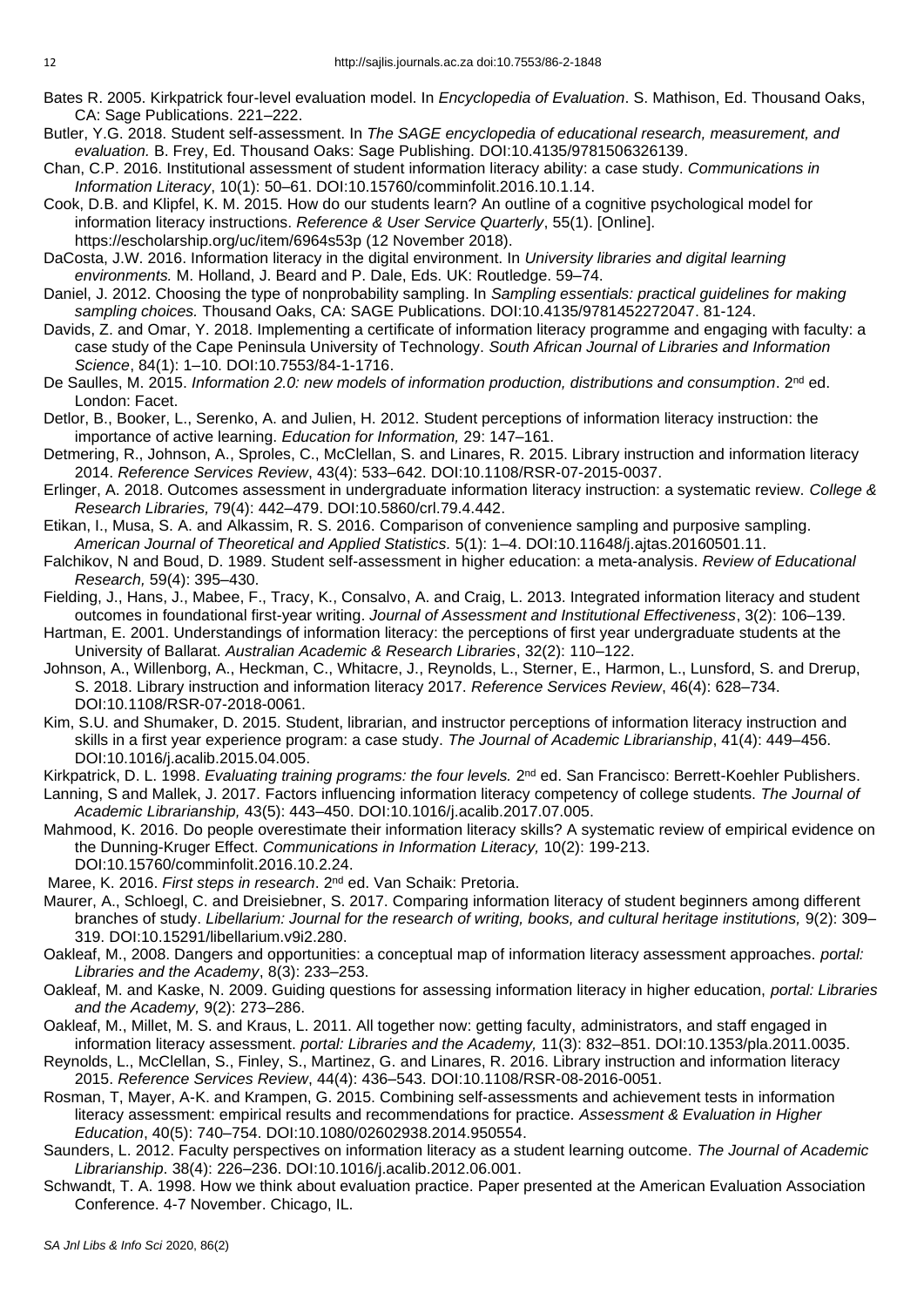- [Seamans,](https://www.emeraldinsight.com/author/Seamans%2C+Nancy+H) N. 2002. Student perceptions of information literacy: insights for librarians. *Reference Services Review*, 30(2): 112–123. DOI[:10.1108/00907320210428679.](https://doi.org/10.1108/00907320210428679)
- Shao, X. and Purpur, G. 2016. Effects of information literacy skills on student writing and course performance. *The Journal of Academic Librarianship*, 42(6): 670–678. DOI[:10.1016/j.acalib.2016.08.006.](https://doi.org/10.1016/j.acalib.2016.08.006)
- Stevenson, P. 2012. Evaluating educational interventions for information literacy. *Health Information & Libraries Journal*, 29(1): 81–86. DOI[:10.1111/j.1471-1842.2011.00976.x.](https://onlinelibrary.wiley.com/doi/pdf/10.1111/j.1471-1842.2011.00976.x)
- Taylor, A. and Dalal, H. 2017. Gender and information literacy: evaluation of gender differences in a student survey of information sources. *College & Research Libraries,* 78(1): 90. DOI[:10.5860/crl.78.1.90.](https://doi.org/10.5860/crl.78.1.90)
- Turnbow, D. 2015. *Instruction by design: strategies for creating effective learning moments*. [Online]. [https://learningservicesucsd.wordpress.com/2014/11/05/does-your-instruction-get-two-thumbs-up/.](https://learningservicesucsd.wordpress.com/2014/11/05/does-your-instruction-get-two-thumbs-up/)
- [Wakimoto, D. K.](https://search-proquest-com.libproxy.cput.ac.za/indexinglinkhandler/sng/au/Wakimoto,+Diana+K/$N?accountid=26862), [Alexander, S.](https://search-proquest-com.libproxy.cput.ac.za/indexinglinkhandler/sng/au/Alexander,+Stephanie/$N?accountid=26862), [Bussman, J. D.](https://search-proquest-com.libproxy.cput.ac.za/indexinglinkhandler/sng/au/Bussman,+Jeffra+Diane/$N?accountid=26862), [Winkelman, P.](https://search-proquest-com.libproxy.cput.ac.za/indexinglinkhandler/sng/au/Winkelman,+Peg/$N?accountid=26862) and [Guo, J.](https://search-proquest-com.libproxy.cput.ac.za/indexinglinkhandler/sng/au/Guo,+Jiansheng/$N?accountid=26862) 2016. [Campus-wide information literacy](https://journals.tdl.org/llm/index.php/llm/article/view/7184)  [assessment: an opportunity for library leadership.](https://journals.tdl.org/llm/index.php/llm/article/view/7184) *Library Leadership & Managament*, 31(1): 1–19. DOI[:10.5860/llm.v31i1.7184.](https://doi.org/10.5860/llm.v31i1.7184)
- Yevelson-Shorsher, A. and Bronstein, J. 2018. Three perspectives on information literacy in academia: talking to librarians, faculty, and students. *College and Research Libraries,* 79(4): 535–553. [Online]. <https://crl.acrl.org/index.php/crl/article/view/16728/18235> (29 November 2018).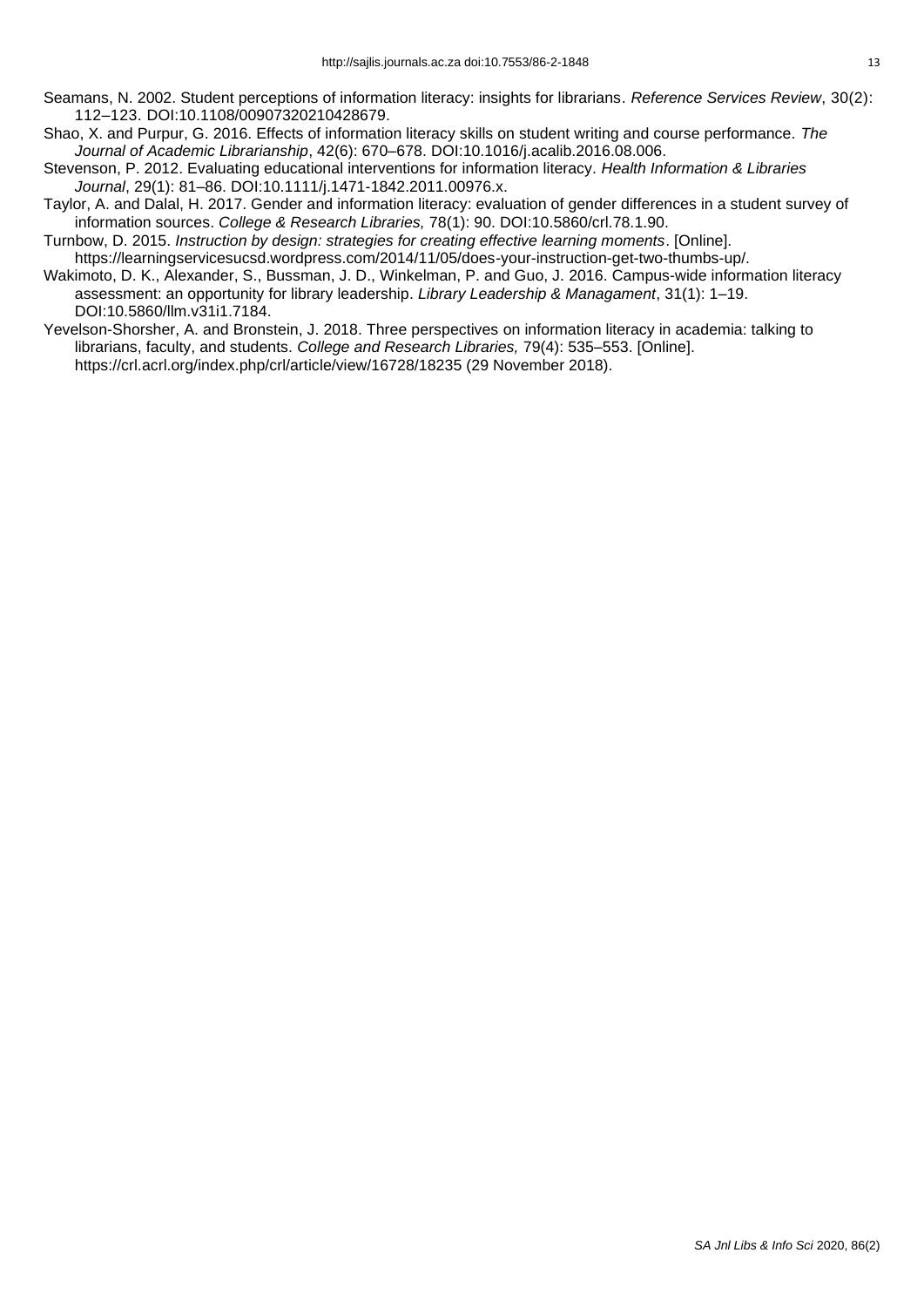# **Appendix A Student Questionnaire**

#### **Feedback by Students on Certificate of Information Literacy (CIL) training**

Dear student

Please provide us with feedback on the Information Literacy training that you attended.

| 1)  | Did you attend the IL classes?                                                                     |  | O Yes O No               |           |                          |  |           |                |                         |   |      |                  |  |
|-----|----------------------------------------------------------------------------------------------------|--|--------------------------|-----------|--------------------------|--|-----------|----------------|-------------------------|---|------|------------------|--|
| 2)  | When did you attend?                                                                               |  |                          | Feb - May | Jul - Sept               |  |           |                |                         |   |      |                  |  |
| 3)  | 3<br>How many classes did you attend?<br>2<br>4<br>5                                               |  |                          |           |                          |  |           |                |                         |   |      |                  |  |
| 4)  | How did the IL classes help you with your academic work?                                           |  |                          |           |                          |  |           |                |                         |   |      |                  |  |
|     |                                                                                                    |  |                          |           |                          |  |           |                |                         |   |      |                  |  |
| 5)  | Indicate the modules from which you benefitted the most                                            |  |                          |           |                          |  |           |                | 2                       | 3 | 4    | 5                |  |
| 6)  | Would you recommend other students to attend IL classes?                                           |  |                          |           | O Yes O No               |  |           |                |                         |   |      |                  |  |
| 7)  | How do you find the library as a venue for training?                                               |  |                          |           |                          |  | Excellent |                | Good                    |   | Poor | Not sure         |  |
| 8)  | Besides Communication and English subjects, in which other subjects are you applying IL?           |  |                          |           |                          |  |           |                |                         |   |      |                  |  |
| 9)  | What does it mean to you passing the assessment?                                                   |  |                          |           |                          |  |           |                |                         |   |      |                  |  |
|     |                                                                                                    |  |                          |           |                          |  |           |                |                         |   |      |                  |  |
| 10) | Which of the following concepts have you applied in your assignments?                              |  |                          |           |                          |  |           |                |                         |   |      |                  |  |
|     | Keywords                                                                                           |  | Synonyms / Related terms |           | <b>Boolean Operators</b> |  |           | Search strings |                         |   |      | Phrase searching |  |
| 11) | Are you finding relevant / accurate results when searching for information? O Yes O No             |  |                          |           |                          |  |           |                |                         |   |      |                  |  |
| 12) | Do you evaluate your sources before you use them?                                                  |  |                          |           | O Yes O No               |  |           |                |                         |   |      |                  |  |
| 13) | Were the presenters able to transfer knowledge in order for you to understand?<br>O Yes O No       |  |                          |           |                          |  |           |                |                         |   |      |                  |  |
| 14) | After attending the IL classes, did you revise any exercises that were done in classes? O Yes O No |  |                          |           |                          |  |           |                |                         |   |      |                  |  |
| 15) | What is your level of study?<br>ECP<br>First year                                                  |  |                          |           |                          |  |           |                |                         |   |      |                  |  |
| 16) | How will you promote IL to your peers?                                                             |  |                          |           |                          |  |           |                |                         |   |      |                  |  |
|     |                                                                                                    |  |                          |           |                          |  |           |                |                         |   |      |                  |  |
| 17) | Which are you using the most?                                                                      |  |                          |           | <b>Library Sources</b>   |  |           |                | <b>Internet Sources</b> |   |      |                  |  |
| 18) | Information changes rapidly. What is the currency of the information used in your assignments?     |  |                          |           |                          |  |           |                |                         |   |      |                  |  |
|     | 6-10 years<br>0-5 years                                                                            |  | $10-15$ years            |           |                          |  |           |                |                         |   |      |                  |  |

Thank you for your participation